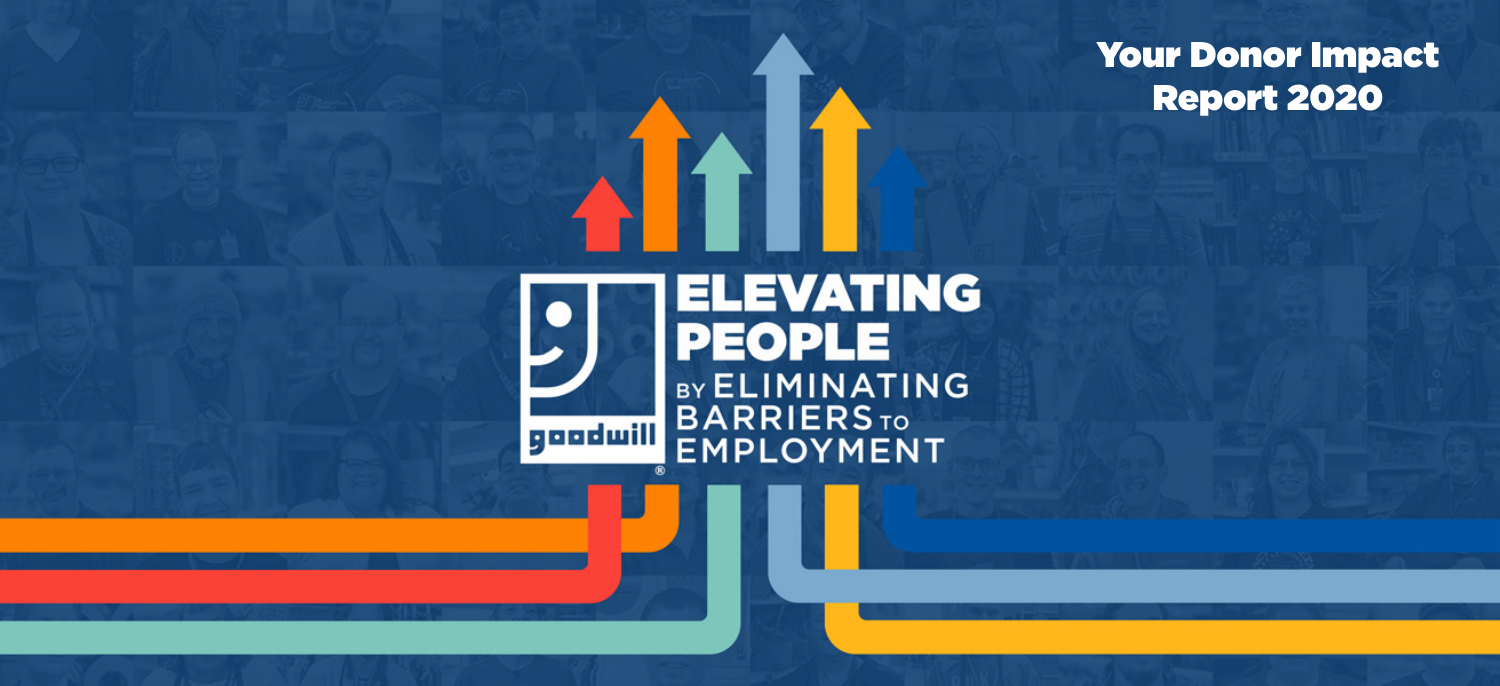

"When I lost my sight I really wasn't sure what my skillset was going to be. So when I came here and was presented obstacles that I overcame, it definitely gave me the confidence to try newer things."

**James.** who lost his evesight in an accident two years ago, started at the Antigo Retail Store and Training Center through a partnership with North Central Health Care and has since been hired.

"I love the people and the place. Goodwill has done the best for me, and I'm very thankful for all these years."

Tammie, a team member at the Darboy Retail Store and Training Center, who celebrated 43 years with Goodwill this year. She started in 1977 through a partnership with Advocap and was hired a year later.





"As a Career Navigator, every day I have the privilege of demonstrating that Goodwill NCW genuinely values its people and earnestly supports them in being their best."

Hoi, who serves as a Career Navigator in the Lake Hallie and Rice Lake retail stores and training centers.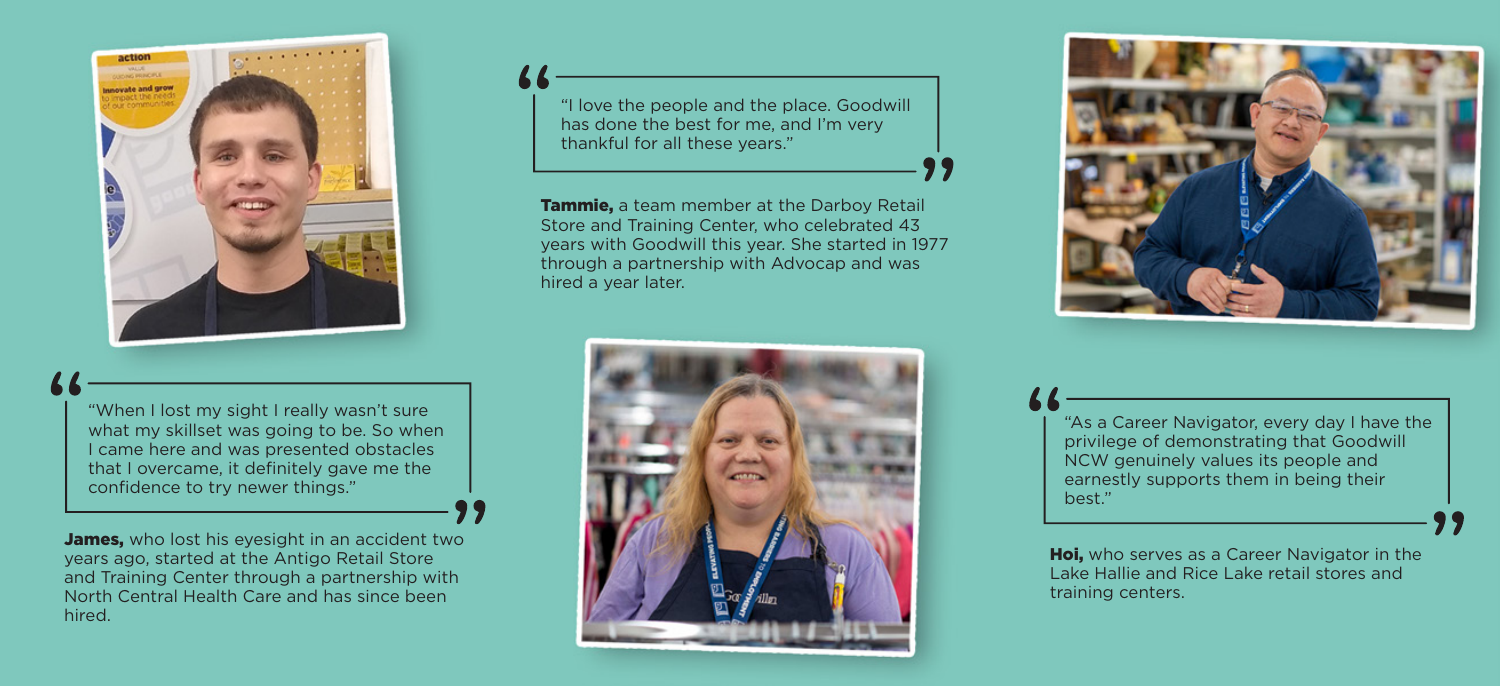"I get to guide and lead individuals through the challenges they face and watch them grow and succeed in ways they did not know were possible."

**Erin,** who serves in the Fox Valley as a job coach for individuals with disabilities and other barriers to employment.





"It's definitely helped me out a lot. Before this I was sitting around the house. I feel like it's really given me a purpose. They gave me a chance when no one else did."

**Dustin,** who came to the Tomah Retail Store and Training Center through a partnership with Aptiv.

"It always feels good to know that somebody over my shoulder believes in me and appreciates my work. I feel grand working here."

**Sally,** who started at the Waupaca Retail Store and Training Center through a partnership with Forward Service Corp. and has since been hired.